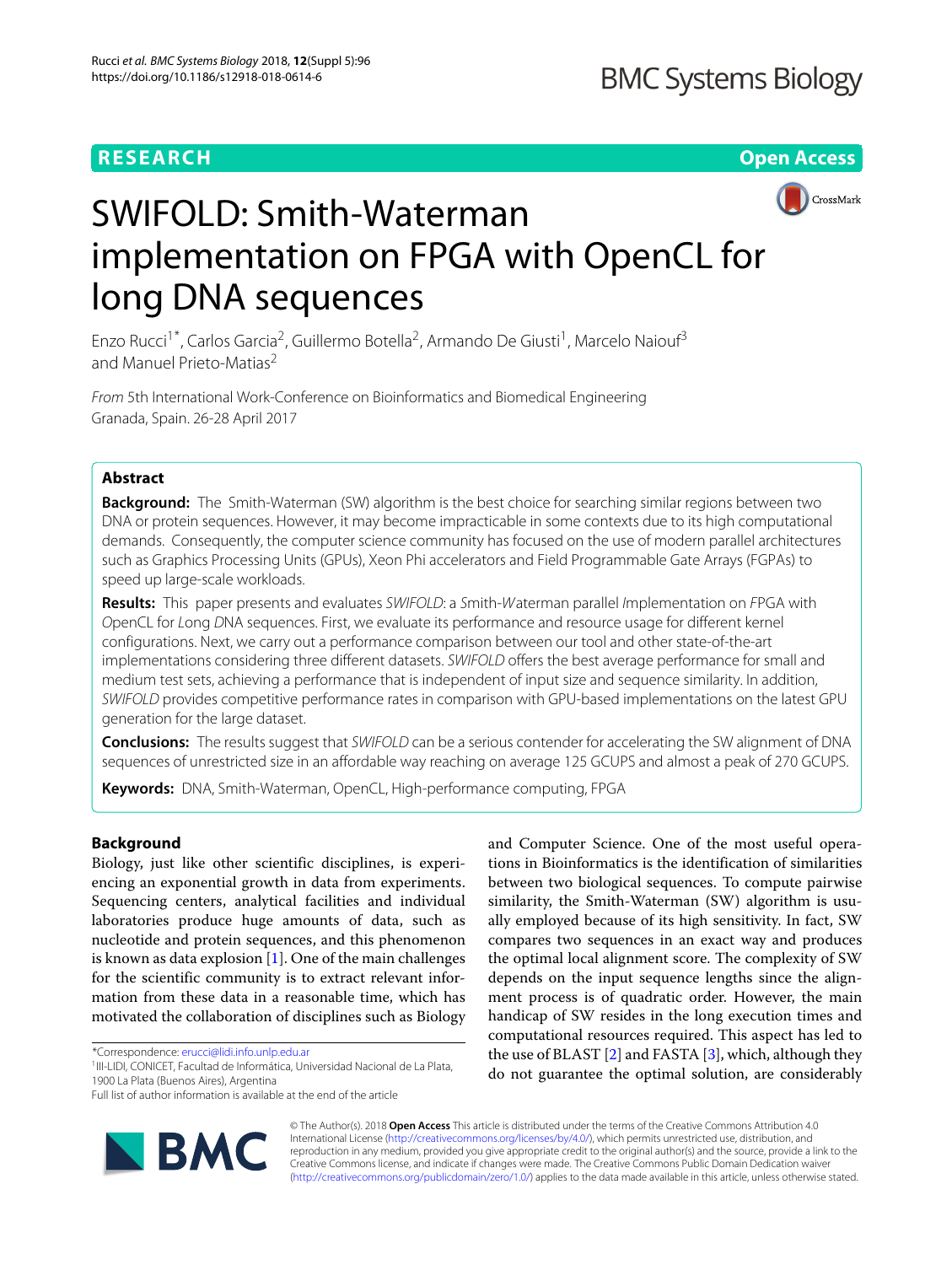faster. Despite the fact that heuristics are suitable in certain contexts, they do not always provide valid solutions due to a loss of sensitivity [\[4\]](#page-10-2).

In order to reduce computational times, great efforts have been made to improve SW performance. Although a number of studies have focused on exploiting the different levels of parallelism that are now available on modern microprocessors, accelerating SW is still a big challenge. The parallelization of SW has been developed in two different alignment contexts: (i) a protein sequence against a genomic database; and (ii) two long DNA sequences. The first scenario involves the construction of a matrix of moderate size which allows the alignment of several independent sequences simultaneously [\[5\]](#page-10-3). However, in the context of DNA sequence, this scheme is impracticable due to limited memory resources. For example, in the DNA case, a single pairwise alignment of Megabase DNA sequences could involve a matrix size of petabyte scale. The parallelization approaches in DNA alignment are based on the *wavefront method* [\[6\]](#page-10-4), in which the matrix is calculated by diagonals and all cells in each diagonal are computed in parallel.

In the last decade, we have seen countless parallel SW approaches in both contexts. Most of them correspond to protein alignment, and are parallelized on High-Performance Computing (HPC) architectures [\[7\]](#page-10-5) and emerging architectures  $[8-10]$  $[8-10]$ . For very long sequences, such as with DNA, the number of works is significantly lower. CPU-based alternatives include the SSW library [\[11\]](#page-10-8) and the recently released MASA framework [\[12\]](#page-10-9) and Parasail library [\[13\]](#page-10-10). In the field of emerging architectures (especially hardware accelerators), two approaches that stand out are *SW#* [\[14\]](#page-10-11) and *CUDAlign* [\[15\]](#page-10-12), which compute the alignment of huge DNA sequences using multi CUDA-compatible GPUs. Also, there is an SW version for Intel Xeon Phi accelerators that is known as *mith-Waterman on Xeon Phi Clusters for Long DNA Sequences (SWAPHI-LS)* [\[16\]](#page-10-13). Furthermore, ad-hoc FGPAs proposals have shown significant speedups for DNA comparison [\[17–](#page-10-14)[19\]](#page-10-15).

However, in recent years we have observed significant transitions made by microprocessor manufacturers that will have a big impact on the HPC field. With the recent purchase of Altera by Intel in 2015, Intel has announced the incorporation of FPGA hardware in the next generation of Xeon processors. While there are studies in the transactional field that demonstrate great advantages in terms of performance and power consumption of large data centers equipped with these devices [\[20\]](#page-10-16) (it is expected that more than 30% of data centers will be equipped with FPGAs), there is no study that confirms these advantages in other areas such as Bioinformatics. We would like to highlight that, unlike other accelerators such as GPUs or Xeon Phi, which have to be purchased

separately, the new processors will integrate FPGA technology so that its exploitation will be essential to accelerate any research application. Traditionally, FPGAs were programmed at a low level using tools based on a hardware description language (HDL), which makes algorithm portability a very difficult and error-prone task. Recently, the main FPGA manufactures have introduced a high level programming paradigm known as Open Computing Language (OpenCL), which facilitates the portability process.

In the present study, we evaluate the performance of *SWIFOLD*, an SW implementation for DNA sequences of unrestricted size, on Intel's FPGA by means of the OpenCL paradigm. Most existing studies into FPGAbased sequence alignment have been developed in HDL, and this limits their portability and design. We would like to point out that both Altera and Xilinx have promoted similar implementations in the past  $[21, 22]$  $[21, 22]$  $[21, 22]$ , but no real sequence data were used and sequence lengths were fixed and very short, which can be radically different from real bioinformatic contexts. The focus of this paper is not only on the performance of Smith-Waterman Implementation on FPGA with OpenCL for Long DNA Sequences (SWIFOLD) but also on a guide to selecting the best existing option for a non-expert user. This work is an extension of the previous one published in [\[23\]](#page-10-19), and the main contributions made here are:

- The creation of a public git repository with the binary executable developed for this paper, denoted as  $SWIFOLD<sup>1</sup>$ .
- The development of SWIFOLD and its optimization on Intel's Arria 10 FPGA. The choice of Arria 10 is motivated by Intel's announcement of the incorporation of Arria 10 FPGAs into both the new Xeon processors and the Intel-Go platform for automotive production at the 2017 Consumer Elec- tronics Association event (CES'2017). We would like to emphasize that the optimized code on the Arria 10 reported accelerations of between  $3\times$ and  $4\times$  in comparison with previous work [\[23\]](#page-10-19).
- Additional experiments with larger DNA sequences than those used in  $[23]$ . This aspect emphasizes the independence of the SWIFOLD performance with regards to the sequence sizes.
- A useful guide to selecting the best platform for DNA sequence alignment. The selection depends on the matrix size and the sequence similarity, as well as the cost of the corresponding platform.

## **Methods**

# <span id="page-1-0"></span>**Smith-Waterman algorithm**

The SW algorithm is widely used to obtain the optimal local alignment between two sequences [\[24\]](#page-10-20). This method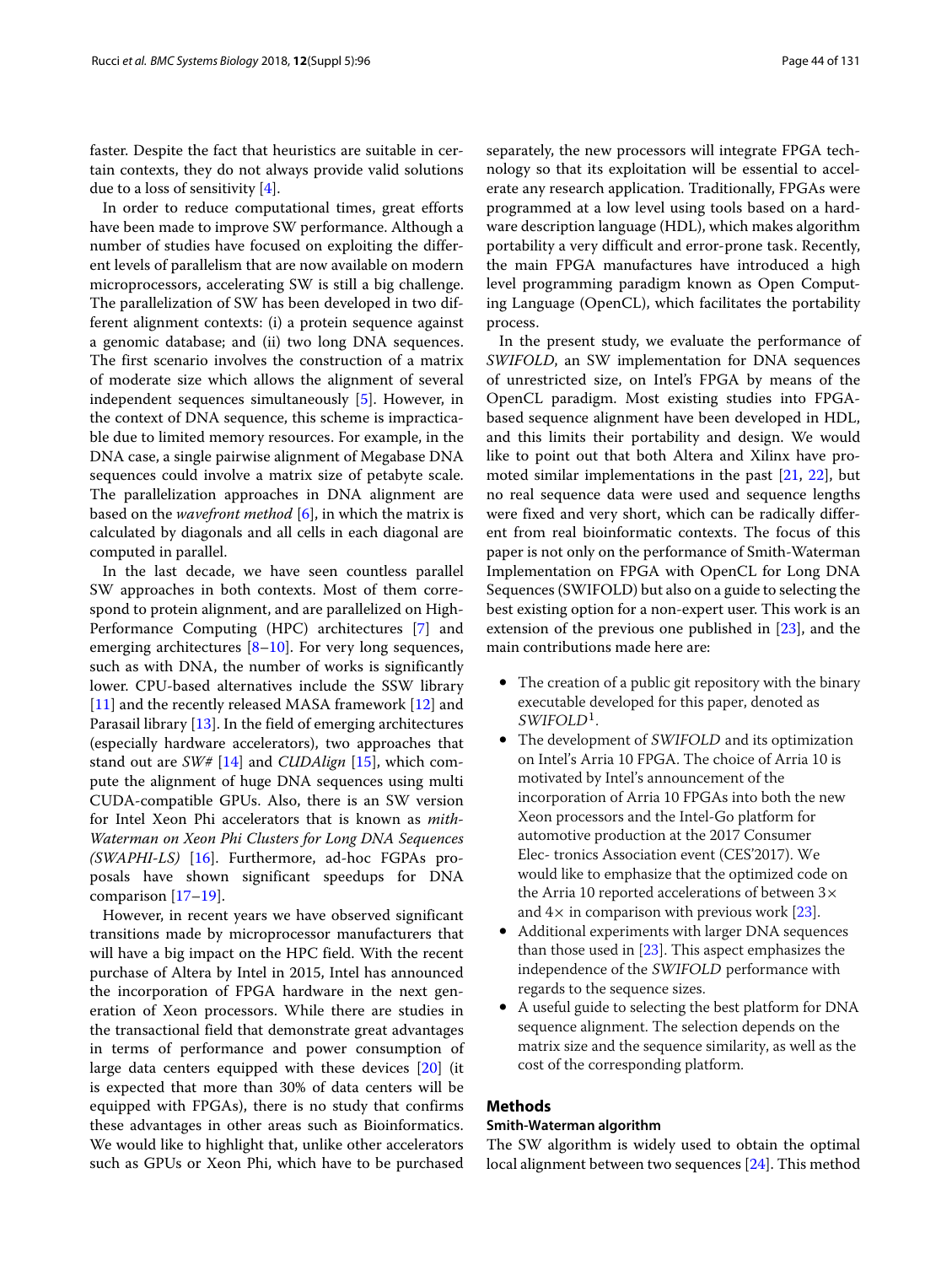is based on a dynamic programming approach and is highly sensitive since it explores all possible alignments between the sequences.

Given two sequences  $S_1$  and  $S_2$  of length  $|S_1| = m$  and  $|S_2| = n$ , the recurrence relations for the SW algorithm with affine gap penalties [\[25\]](#page-10-21) are defined as follows:

$$
H_{i,j} = max\{0, H_{i-1,j-1} + SM(S_1[i], S_2[j]), E_{i,j}, F_{i,j}\} (1)
$$

$$
E_{i,j} = max\{H_{i,j-1} - (G_o + G_e), E_{i,j-1} - G_e\}
$$
 (2)

$$
F_{i,j} = max\{H_{i-1,j} - (G_o + G_e), F_{i-1,j} - G_e\}
$$
 (3)

To identify a common subsequence, the similarity score *H<sub>ij</sub>* is computed. This contains the score for aligning the prefixes  $S_1[1..i]$  and  $S_2[1..j]$ .  $E_{i,j}$  and  $F_{i,j}$  correspond to the scores of prefix  $S_1[1..i]$  and  $S_2[1..j]$  aligned to a gap, respectively. The *scoring matrix* is denoted as *SM* and refers to match/mismatch scores between nucleotides. *Go* and *Ge* represent the gap open and gap extension penalties, respectively. First of all, *H*, *E* and *F* must be initialized with 0 when  $i = 0$  or  $j = 0$ . Then, the recurrences should be calculated with  $1 \le i \le m$  and  $1 \le j \le n$ . The highest value in the *H* matrix corresponds to the optimal local alignment score between  $S_1[1..i]$  and  $S_2[1..j]$ . The optimal local alignment is finally obtained by following a traceback procedure whose starting point is the maximum value in *H*.

From a computational point of view, it is important to highlight the computational dependences of any *H* element. Any cell can be calculated only after the values of the upper, left and upper-left neighbors are known (see Fig. [1\)](#page-2-0). These dependences impose restrictions on the ways in which *H* can be processed.

<span id="page-2-0"></span>

#### <span id="page-2-2"></span>**OpenCL extension on Intel's FPGA**

OpenCL is an extended framework for coding parallel programs across heterogeneous platforms. It offers a standard interface for parallel computing using taskand data-based parallelism. Currently, it is supported by most hardware devices such as CPUs, GPUs, Digital Signal Processors and FPGAs. Its definition and updated versions have been promoted by the Khronos Group consortium, in which most hardware vendors act as promoters.

OpenCL is based on the host-device model. While OpenCL routines called kernels are executed on the device, the host controls the device memory and the kernel code launch. Kernels can be seen as a piece of code which expresses the parallelism of a program. In this programming model, a program workload is divided into *work-groups* and *work-items*. While the task parallelism model exploits the parallelism between tasks following a pipeline scheme, the data parallelism model exploits the concurrent execution on different data (if non-dependence data exists). In the *task parallel* model, a kernel consists of a single *work-group* with a unique *work-item*. In the opposite sense, the *data parallel* model considers several *work-groups* composed of multiple *work-items*. These *work-groups* are executed independently on a processing element, usually in the Single Instruction Multiple Data (SIMD) manner.

The OpenCL memory model implements a particular memory hierarchy. Each region is distinguished by access type, scope and performance. Global memory is a high latency read-write memory accessible by all *work-items* and also by the host. Local memory is shared by all *workitems* in the same *work-group*. It can be seen as a scratchpad memory with low latency access. Private memory is only accessible by a single *work-item*. Constant memory, as its name suggests, is a read-only memory accessible by all *work-items*. In this sense, FPGAs are dedicated accelerators that obey the aforementioned complex hierarchy model (see Table [1](#page-2-1) particularized for the FPGA used in this research).

One of the main advantages of OpenCL for a programmer is the abstraction of the target platform details in the parallel coding task. In fact, it favors portability

<span id="page-2-1"></span>**Table 1** OpenCL memory model for the Intel Arria 10 FPGA and the resources available in the Arria 10 FPGA

| OpenCL   | <b>FPGA</b>     | Intel Arria 10 FPGA |
|----------|-----------------|---------------------|
| Global   | External        | 2GB DDR3            |
| Constant | Cache           | 32KB DDR3           |
| Local    | <b>Embedded</b> | 67Mbits             |
| Private  | Registers       | 67244Kbits          |
|          |                 |                     |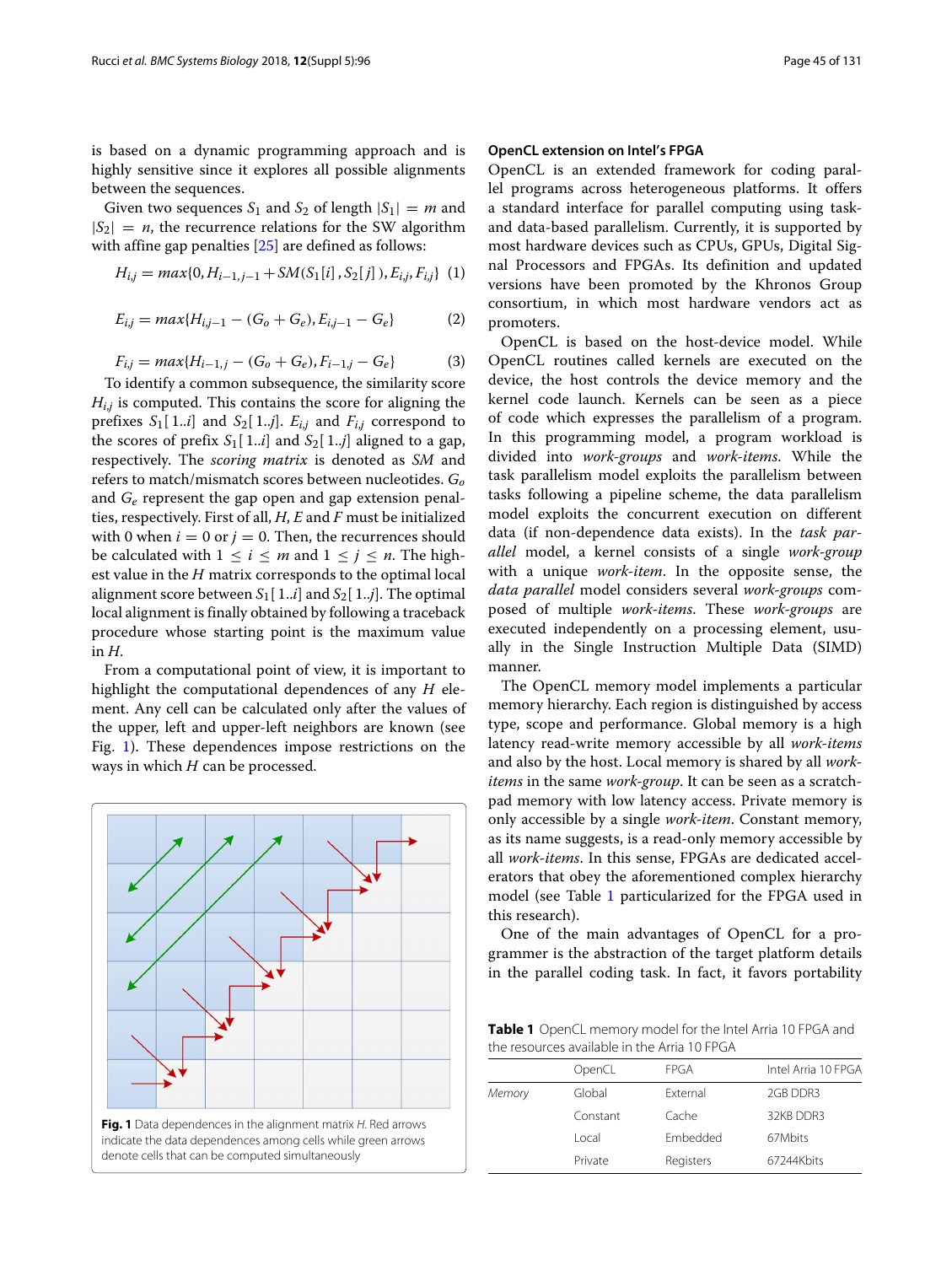and reduction of parallel coding effort. Note that FPGAs allow programming networks composed of logic elements, memory blocks and specific DSP blocks. HDLs are generally used to verify and create digital designs; however, they are complex and error prone, and have the additional difficulty of maintaining an explicit notion of time.

Each Intel FPGA can have multiple in-order command queues associated with it that can execute independent commands concurrently. Kernels need to be compiled previously using the Intel/Altera OpenCL Compiler (AOC). At the moment of selecting a parallel programming model, Intel FPGA OpenCL SDK [\[26\]](#page-10-22) recommends the task parallel model as the best performance choice. We should point out that the AOC extracts efficient loop parallelism, which allows the loop to execute in a true pipeline fashion.

# **SW implementation**

The programming aspects and optimizations applied to our implementations on FPGA accelerated platforms are described in this section. For the sake of clarity, the pseudo-code for the host implementation is shown on Algorithm 1. Memory allocation and initialization are performed in OpenCL through *clCreateBuffer*, while memory transfer to the host is performed by means of *clEnqueueReadBuffer*. Finally, the *clEnqueueTask* function makes it possible to invoke kernel execution.

| Algorithm 1 Pseudo-code for the host implementation |  |
|-----------------------------------------------------|--|
|-----------------------------------------------------|--|

- 1:  $clCreateBuffer's(...)$   $\triangleright$  Create buffers + transfer sequences to device
- 2:  $NB = n/BW$   $\Rightarrow NB$  is the number of vertical blocks
- 3: **for**  $b \le NB$  **do**<br>4: **clEnqueueTask(...)** 4: clEnqueueTask(...) Compute *b*-th block
- 5: swap(*prevLastColH*, *curLastColH*)
- 6: swap(*prevLastColE*, *curLastColE*)
- 7: **end for**
- 8: clEnqueueReadBuffer(*maxScore*) ⊳ Transfer optimal score to host

The task parallel programming model mentioned in ["OpenCL extension on Intel's FPGA"](#page-2-2) section is followed to implement the kernel, and its pseudo-code is presented in Algorithm 2. To reduce memory space requirements, the *H* matrix is divided into vertical blocks of size *BW* ×*m* (*BW* means *B*lock *W*idth). Then each block is processed in row-by-row manner: from top to bottom, in a left to right direction, as is shown in Fig. [2.](#page-3-0) As well as improving data locality, this technique also favors the exploitation of the private low-latency memory. In this sense, we have used two buffers to store one row for matrices *H* and *F*.

# **Algorithm 2** Pseudo-code for the kernel implementation

- 1: \_\_kernel void *SW*\_*kernel* ( *S*1, *S*2, *m*, *b*, *match*, *mismatch*, *Go*, *Ge*, *prevLastColH*, *curLastColH*, *prevLastColE*, *curLastColE*, *maxScore* ) {
- 2: Load the *BW* residues of  $S_2$  corresponding to *b*-th block from global memory to private memory
- 3: **for**  $i \le m$  **do**  $\ge$  each row  $\ge$  each row  $\ge$  **l** oad the *i*-th residue of *S*<sub>1</sub> from global memory to
- Load the *i*-th residue of  $S_1$  from global memory to private memory
- 5: Read previous block data from global memory (*prevLastColH* and *prevLastColE*)
- 6: #pragma unroll
- 7: **for**  $j \leq BW$  **do**
- 8: Calculate *Hi*,*<sup>j</sup>* in private memory
- 9: **end for**
- 10: Write data for next block to global memory (*curLastColH* and *curLastColE*)
- 11: **end for**
- 12: Update *maxScore* in global memory (if appropiate)
- 13: }

In addition, both sequences are partially copied to private memory.

From the performance point of view, fully unrolling the inner loop represents an essential aspect of this kernel since this technique allows the AOC to exploit loop instruction pipelining. As a consequence, the performance improves because more operations per clock cycle are carried out. As the compiler needs to know the number of iterations in the compile phase, the  $S_2$  sequence must be extended with dummy symbols to make its length a multiple of the fixed *BW* value. However, this extension has a negligible influence on execution time since DNA sequences are usually much larger than the *BW* constant. Furthermore, it is important to remark that the AOC reports the appearance of non-real read-write dependences in private memory associated to matrices *H*

<span id="page-3-0"></span>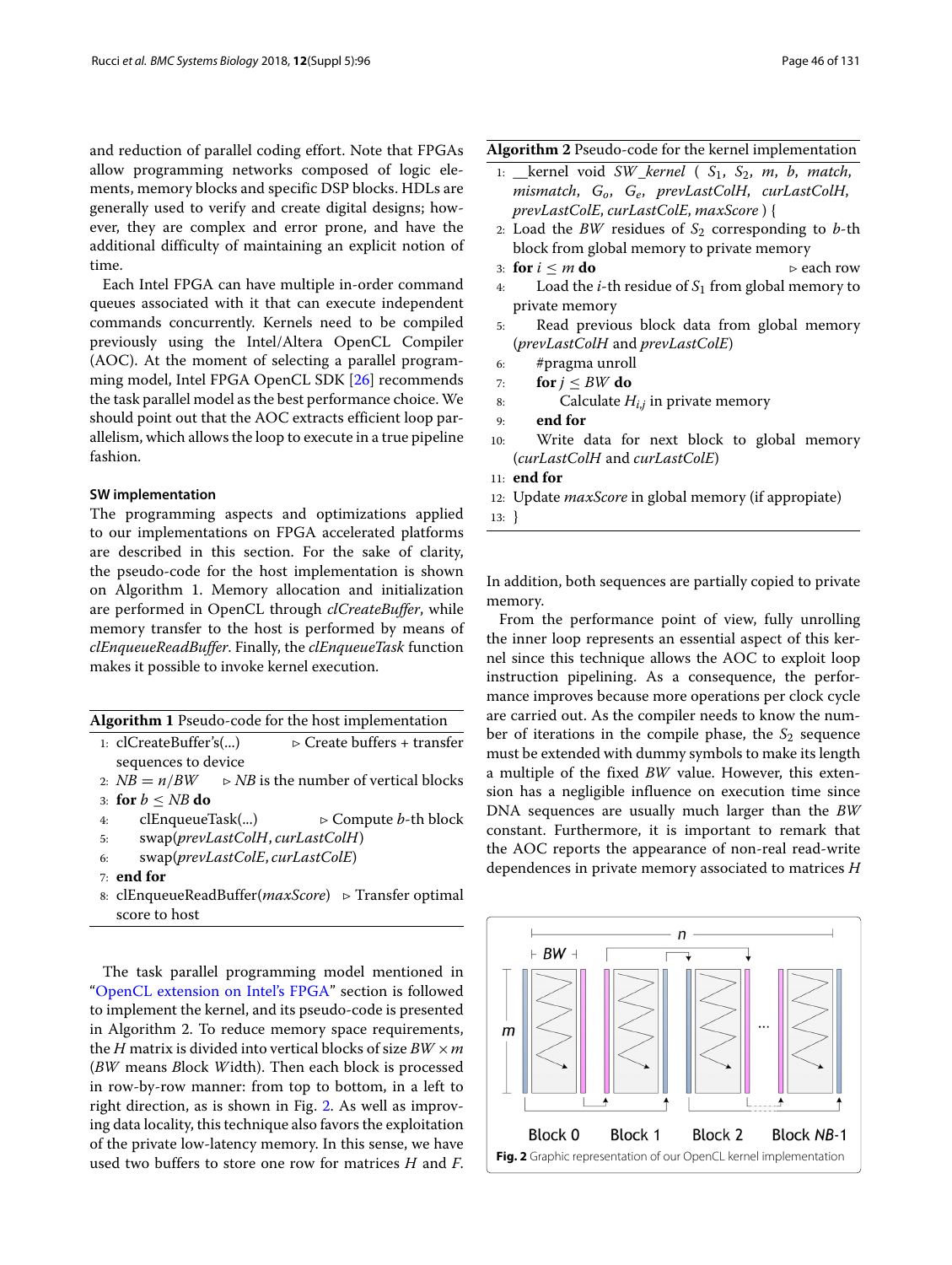and *F* after a certain *BW* value, which aborts binary kernel generation. In order to solve this issue, the innermost loop is split into two or more loops to carry out the execution of wider blocks.

Global memory buffers are employed to solve the data dependences between adjacent vertical blocks mentioned in ["Smith-Waterman algorithm"](#page-1-0) section, as each block needs the last column *H* and *E* values of the previous block. We used separate buffers to avoid read-write dependences in global memory: one for reading the values from the previous block and one for writing the values for the next block. After each kernel invocation, buffers are swapped in the host (these buffers are colored pink and blue in Fig. [2\)](#page-3-0). It is important to mention that, although in the *OSWALD* implementation [\[10\]](#page-10-7) Intel/Altera OpenCL channels are used to communicate these data, the use of this technique is not feasible in the context of DNA with millions of nucleotide bases involved, since its size would exceed by far the channel resources available. We should point out that although the use of these buffers could double memory consumption, it is by far compensated on speedup terms.

In addition, to improve data transfer efficiency, hostside buffers are allocated to be 64-byte aligned because the direct memory access mechanism is activated. Both sequences are copied when creating the device buffers and the optimal score is retrieved after all kernels are finished.

### **Results and discussion**

In this section, we describe the tests carried out and evaluate the performance of *SWIFOLD*. Additionally, we compare *SWIFOLD* with other existing alternatives and provide a guide to selecting the best platform for DNA sequence alignment according to the results obtained.

#### **Experimental platforms and tests carried out**

The experiments were performed on three systems equipped with different accelerator types, namely FPGA, GPU and Xeon Phi. The main features of these systems are described in Table [2.](#page-4-0) All the tests were carried out with real DNA sequences from the National Center for Biotechnology Information  $(NCBI)^2$  in order to ensure the relevance of this study. The test sequences are divided into three sets: *small sequences* (less than 1M nucleotide bases, which generates kilo and megacell matrices), *medium sequences* (from 1M to 25M nucleotide bases, which generates giga-cell matrices), and *large sequences* (more than 25M nucleotide bases, which generates up to tera-cell matrices). The accession numbers and sizes of the sequences are presented in Table [3.](#page-5-0) For the sake of validation, optimal alignment scores were also included. The score parameters used were: +1 for match; -3 for mismatch; -5 for gap open; and -2 for gap extension. Finally, each test was run ten times and performance was calculated as an average of the corresponding execution times to avoid variability.

#### **Performance and resource usage evaluation**

*Cell updates per second (CUPS)* is a commonly used performance measure in the SW scenario, because it makes it possible to remove dependency on the sequences utilized for the different tests. CUPS represents the time for a complete computation of one cell in matrix *H*, including all memory operations and the corresponding computation of the values in the *E* and *F* arrays. The billions of CUPS (GCUPS) is calculated with the formula  $\frac{m \times n}{t \times 10^9}$ , where *m* and *n* are the sizes of the sequences and *t* is the computation time. In this article, the runtime *t* includes device buffer creation, the transfer time of host data to the FPGA, the calculation time of SW alignment, and the transfer-back time of the optimal score.

We have considered different kernel implementations according to integer data type and *BW* value (see Table [4\)](#page-6-0) to evaluate FPGA performance rates. The following items indicate the main differences:

|             | Platform                            |                                                                  |                                                |
|-------------|-------------------------------------|------------------------------------------------------------------|------------------------------------------------|
|             | <b>FPGA</b>                         | GPU                                                              | Xeon Phi                                       |
| Host        |                                     | 2 x Intel Xeon E5-2670 2.60Ghz 2 x Intel Xeon E5-2695 v3 2.30Ghz | 2 x Intel Xeon E5-2695 v3 2.30Ghz              |
|             | (16 cores, 32GB RAM)                | (28 cores, 64 GB RAM)                                            | (28 cores, 128 GB RAM)                         |
| Accelerator | Intel Arria 10 GX                   | NVIDIA GTX 980                                                   | Intel Xeon Phi 3120P                           |
|             |                                     | (Maxwell architecture, 2048 CUDA cores, 4GB RAM)                 |                                                |
|             | (2GB RAM)                           | NVIDIA GTX1080                                                   | (Knights corner generation, 57 cores, 6GB RAM) |
|             |                                     | (Pascal architecture, 2560 CUDA cores, 8GB RAM)                  |                                                |
|             | Operating system CentOS release 6.5 | Debian release 8.0                                               | CentOS release 6.5                             |
| Compiler    | Intel ICC 17.0.1.132                | Intel ICC 17.0.1.132                                             | Intel ICC 17.0.1.132                           |
|             | Intel FPGA OpenCL SDK 16.0          | CUDA SDK 7.5                                                     |                                                |

<span id="page-4-0"></span>**Table 2** Experimental platforms used in the tests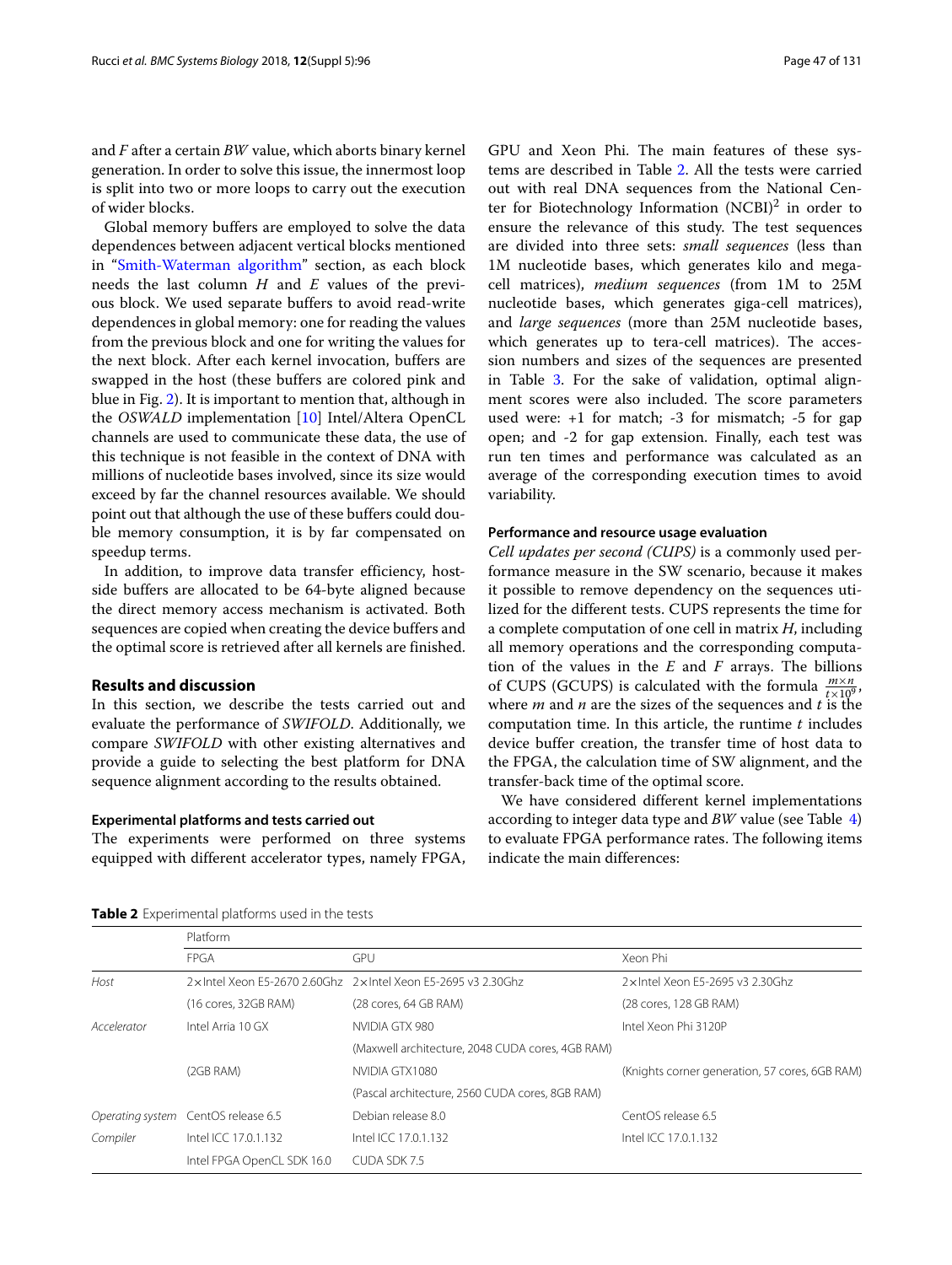| Set    | Sequence 1   |      | Sequence 2  |      | Matrix size | Score    |
|--------|--------------|------|-------------|------|-------------|----------|
|        | Accesion     | Size | Accesion    | Size | (cells)     |          |
| Small  | AF133821.1   | 10K  | AY352275.1  | 10K  | 100K        | 5027     |
|        | NC_001715.1  | 57K  | AF494279.1  | 57K  | 3M          | 51       |
|        | NC 000898    | 162K | NC 007605   | 172K | 28M         | 18       |
|        | NC_003064.2  | 543K | NC_000914.1 | 536K | 291M        | 48       |
| Medium | CP000051.1   | 1M   | AE002160.2  | 1M   | 1G          | 82091    |
|        | BA000035.2   | 3M   | BX927147.1  | 3M   | <b>9G</b>   | 3888     |
|        | AE016879.1   | 5M   | AE017225.1  | 5M   | 25G         | 5220775  |
|        | NC 005027.1  | 7M   | NC_003997.3 | 5M   | 35G         | 157      |
|        | NC 017186.1  | 10M  | NC 014318.1 | 10M  | 100G        | 10235056 |
|        | NT_033779.4  | 23M  | NT 037436.3 | 25M  | 575G        | 9059     |
| Large  | NC 000021.9  | 48M  | NC 006488.4 | 34M  | 1.6T        | 24922392 |
|        | NC 000022.11 | 51M  | NC 006489.4 | 38M  | 1.9T        | 20133752 |
|        | NC_000019.10 | 59M  | NC 006486.4 | 62M  | 3.7T        | 23570332 |
|        | NC_000020.11 | 65M  | NC 006487.4 | 67M  | 4.4T        | 35488641 |

<span id="page-5-0"></span>**Table 3** Information of the sequences used in the tests

- The name prefix denotes the integer data type used; i.e. int, short and char represent 32, 16 and 8 bit integer data types, respectively.
- The name suffix denotes the BW value used; e.g. bw256 means that the BW value was set to 256.

FPGA resource utilization and the performance achieved for our OpenCL kernel implementations using the small and medium test sets are shown in Table [4.](#page-6-0) *BW* impacts on both resource consumption and performance rates. As might be expected, larger *BW* values produce better performance results but at the expense of higher resource consumption. In fact, adaptive logic modules (ALMs) are the most affected resources: registers (Regs) and RAM blocks (RAMs) increase slightly, while DSP blocks (DSPs) remain intact. It is important to mention that, unlike in our previous work  $[23]$ , we have been able to solve the non-real read-write dependences reported by the AOC for large *BW* values. This improvement allowed us to stress the kernel resources in order to maximize performance.

If we consider the integer data type, we can see that the use of a smaller data type generates better performance and less resource consumption. We can clearly appreciate this behavior when comparing the *int\_bw512* and *short\_bw512* kernels: for the same *BW* configuration, *short* bw512 presents an increment of up to  $1.52\times$  in performance with a reduction of up to 0− 0.35× in resource usage with regards to the *int\_bw512* version. A similar behavior is observed with the *short\_bw512* and *char\_bw512* kernels: *char\_bw512* reports an increment of up to  $1.21 \times$  in performance with a reduction of up to 0− 0.35× in resource usage with regards to its *short\_bw512* counterpart. Nevertheless, the use of narrower integer data types does not come free and involves an significant reduction in representation range. In this sense, there are three alignment scores out of ten that cannot be computed when using 16 bit integer data. This fact is also observed for the experiments with the 8 bit data type, where only three experiments could be carried out 3.

When considering sequence length, we can observe that larger workloads improve performance in all kernels regardless of sequence similarity. The best performances obtained are 132.43, 203.5 and 268.83 GCUPS for the *int*, *short* and *char* kernels, respectively.

# **Performance comparison of** *SWIFOLD* **with other SW implementations**

This subsection addresses a comparison of *SWIFOLD* with other SW implementations: the Xeon Phi-based *SWAPHI-LS* program (v1.0.12) [\[16\]](#page-10-13), and the GPU-based *SW#* [\[14\]](#page-10-11) and *CUDAlign* (v3.9.1.1024) [\[27\]](#page-10-23) programs<sup>4</sup>. It is important to mention that we have also tested several CPU-based alternatives: the MASA/OpenMP implementation  $[12]$ , and the SSW  $[11]$  and Parasail  $[13]$  libraries. However, we discarded all of these due to their poor performance rates. In particular, the best performances achieved using 2×Intel Xeon E5-2670 processors were 0.5, 2.42 and 1.3 GCUPS for MASA/OpenMP, SSW and Parasail, respectively.

Table [5](#page-7-0) presents the performance of the *SWIFOLD*, *SWAPHI-LS*, *SW#* and *CUDAlign* implementations using the small and medium sequence test sets. It is worth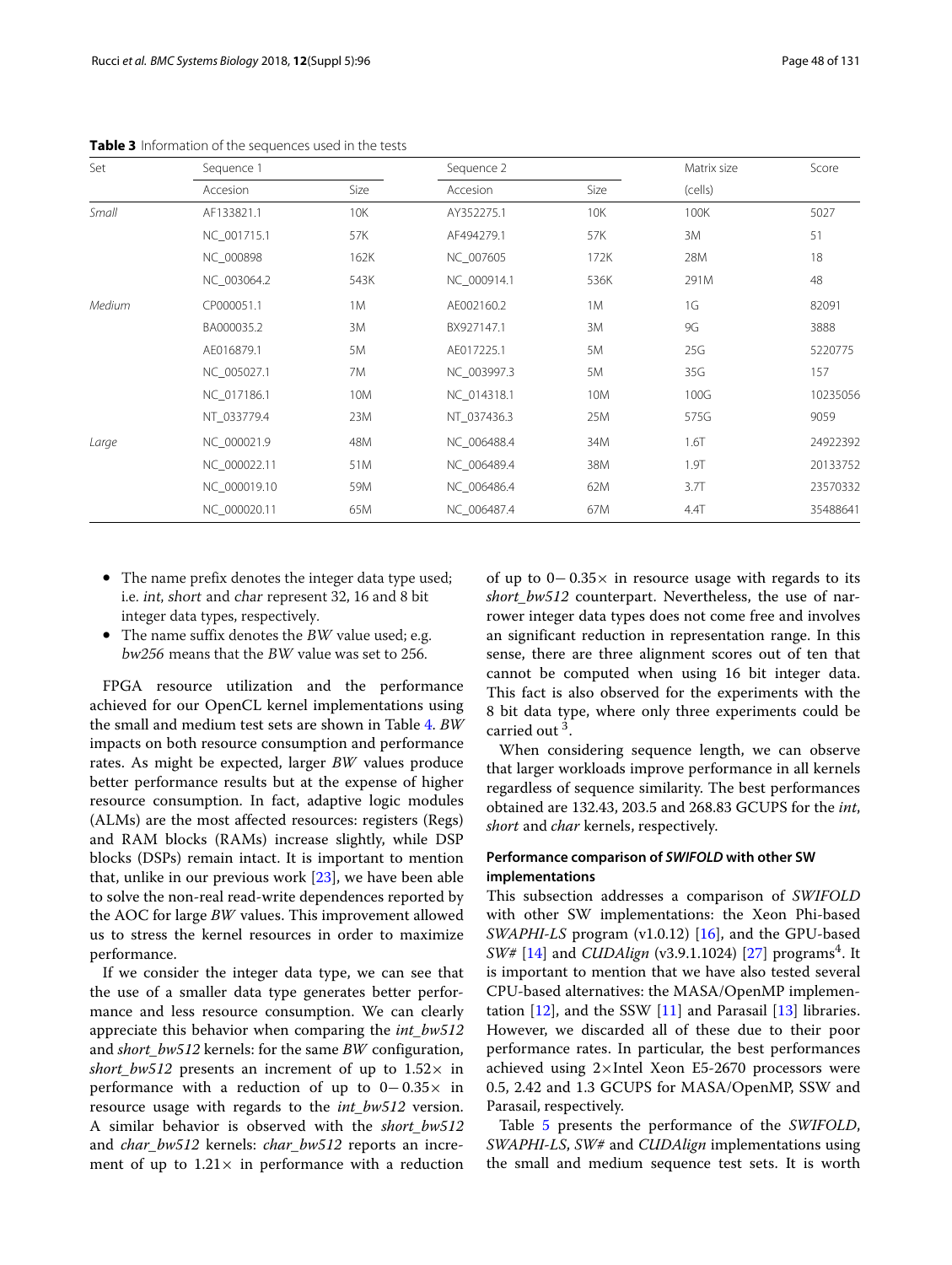|                     |             |           |              |                            |               | Table 4 Performance and resource usage comparison for the different OpenCL kernel implementations |                     |                   |                           |                |               |
|---------------------|-------------|-----------|--------------|----------------------------|---------------|---------------------------------------------------------------------------------------------------|---------------------|-------------------|---------------------------|----------------|---------------|
| Kernel              |             | int_bw256 | $int\_bws12$ | bw1024<br>$\overline{\mu}$ | $int\_bw1152$ | short_bw512                                                                                       | $short\_bw1024$     | $short_b$ bw 1536 | $char_1b$ <sub>V512</sub> | $char\_bw1024$ | $char_bw1536$ |
| Integer type        |             |           |              | int (32 bits)              |               |                                                                                                   | short (16 bits)     |                   |                           | char (8 bits)  |               |
| Maximum value       |             |           |              | 2147483647                 |               |                                                                                                   | 32767               |                   |                           | 127            |               |
| BW                  |             | 256       | 512          | 1024                       | 1152          | 512                                                                                               | 1024                | 1536              | 512                       | 1024           | 1536          |
| Resource            | ALMs        | 29%       | 49%          | 87%                        | 94%           | 32%                                                                                               | 52%                 | 73%               | 21%                       | 31%            | 41%           |
| usage               | Regs        | 3%        | 3%           | 4%                         | 4%            | 3%                                                                                                | 4%                  | 5%                | 3%                        | 4%             | 4%            |
|                     | RAM         | 8%        | 8%           | 20%                        | 22%           | 7%                                                                                                | 18%                 | 27%               | 7%                        | 18%            | 23%           |
|                     | DSPs        | 60%       | 0%           | 0%                         | 0%            | 0%                                                                                                | 0%                  | 0%                | 0%                        | 0%             | 0%            |
| Matrix size (cells) |             |           |              |                            |               |                                                                                                   | Performance (GCUPS) |                   |                           |                |               |
|                     | 100K        | 24.15     | 31.57        | 44.99                      | 49.81         | 48.00                                                                                             | 52.35               | 56.92             |                           |                |               |
|                     | 3M          | 34.94     | 61.59        | 89<br>101                  | 105.14        | 80.71                                                                                             | 122.72              | 160.44            | 93.03                     | 152.75         | 223.1         |
|                     | 28M         | 36.70     | 68.11        | 119.15                     | 122.91        | 85.96                                                                                             | 146.80              | 186.74            | 102.50                    | 173.23         | 255.49        |
|                     | <b>M162</b> | 37.32     | 69.23        | 122.32                     | 126.95        | 87.18                                                                                             | 149.90              | 195.17            | 105.14                    | 181.16         | 268.83        |
|                     | $\subseteq$ | 37.42     | 70.13        | 124.93                     | 129.44        |                                                                                                   |                     |                   |                           |                |               |
|                     | 9G          | 37.84     | 70.80        | 126.96                     | 131.45        | 88.40                                                                                             | 155.85              | 202.56            |                           |                |               |
|                     | 25G         | 37.91     | 70.92        | 127.49                     | 131.96        |                                                                                                   |                     |                   |                           |                |               |
|                     | 35G         | 37.93     | 70.94        | 127.47                     | 131.98        | 88.71                                                                                             | 156.43              | 203.51            |                           |                |               |
|                     | 100G        | 37.98     | 70.99        | 127.68                     | 132.15        |                                                                                                   |                     |                   |                           |                |               |
|                     | 575G        | 38.03     | 71.09        | 85<br>127                  | 132.33        | 88.87                                                                                             | 156.83              | 204.06            |                           |                |               |
|                     |             |           |              |                            |               |                                                                                                   |                     |                   |                           |                |               |

<span id="page-6-0"></span>

|   | ֖֖֖֧֖֧ׅ֧ׅ֖֖֧֚֚֚֚֚֚֚֚֚֚֚֚֚֚֚֚֚֚֚֚֚֚֚֚֚֚֡֝֝֝֬֝֓֬ |  |
|---|------------------------------------------------|--|
|   |                                                |  |
|   |                                                |  |
|   |                                                |  |
|   |                                                |  |
|   |                                                |  |
|   |                                                |  |
|   |                                                |  |
|   |                                                |  |
|   |                                                |  |
|   |                                                |  |
|   | J                                              |  |
| ί | J                                              |  |
|   |                                                |  |
|   | l                                              |  |
|   |                                                |  |
| I | ١                                              |  |
|   |                                                |  |
|   |                                                |  |
|   | ï                                              |  |
|   |                                                |  |
|   |                                                |  |
| i |                                                |  |
|   |                                                |  |
|   |                                                |  |
|   | ١                                              |  |
|   | ֕                                              |  |
|   |                                                |  |
|   | ١                                              |  |
|   |                                                |  |
|   |                                                |  |
|   |                                                |  |
|   |                                                |  |
|   |                                                |  |
|   |                                                |  |
|   |                                                |  |
|   |                                                |  |
|   |                                                |  |
|   |                                                |  |
|   | Ì<br>l                                         |  |
|   | I<br>١                                         |  |
|   | d<br>ï                                         |  |
|   | j                                              |  |
|   | l                                              |  |
|   | ١                                              |  |
|   | i                                              |  |
|   | l                                              |  |
|   |                                                |  |
|   |                                                |  |
|   | $\frac{1}{2}$                                  |  |
|   | I                                              |  |
|   | I<br>į                                         |  |
|   | ì                                              |  |
|   |                                                |  |
|   | Ī                                              |  |
|   |                                                |  |
|   | l                                              |  |
|   | I<br>l                                         |  |
|   |                                                |  |
|   |                                                |  |
|   |                                                |  |
|   | Ì                                              |  |
|   |                                                |  |
|   |                                                |  |
|   |                                                |  |
|   | ֠                                              |  |
| I |                                                |  |
|   | l<br>ś<br>I                                    |  |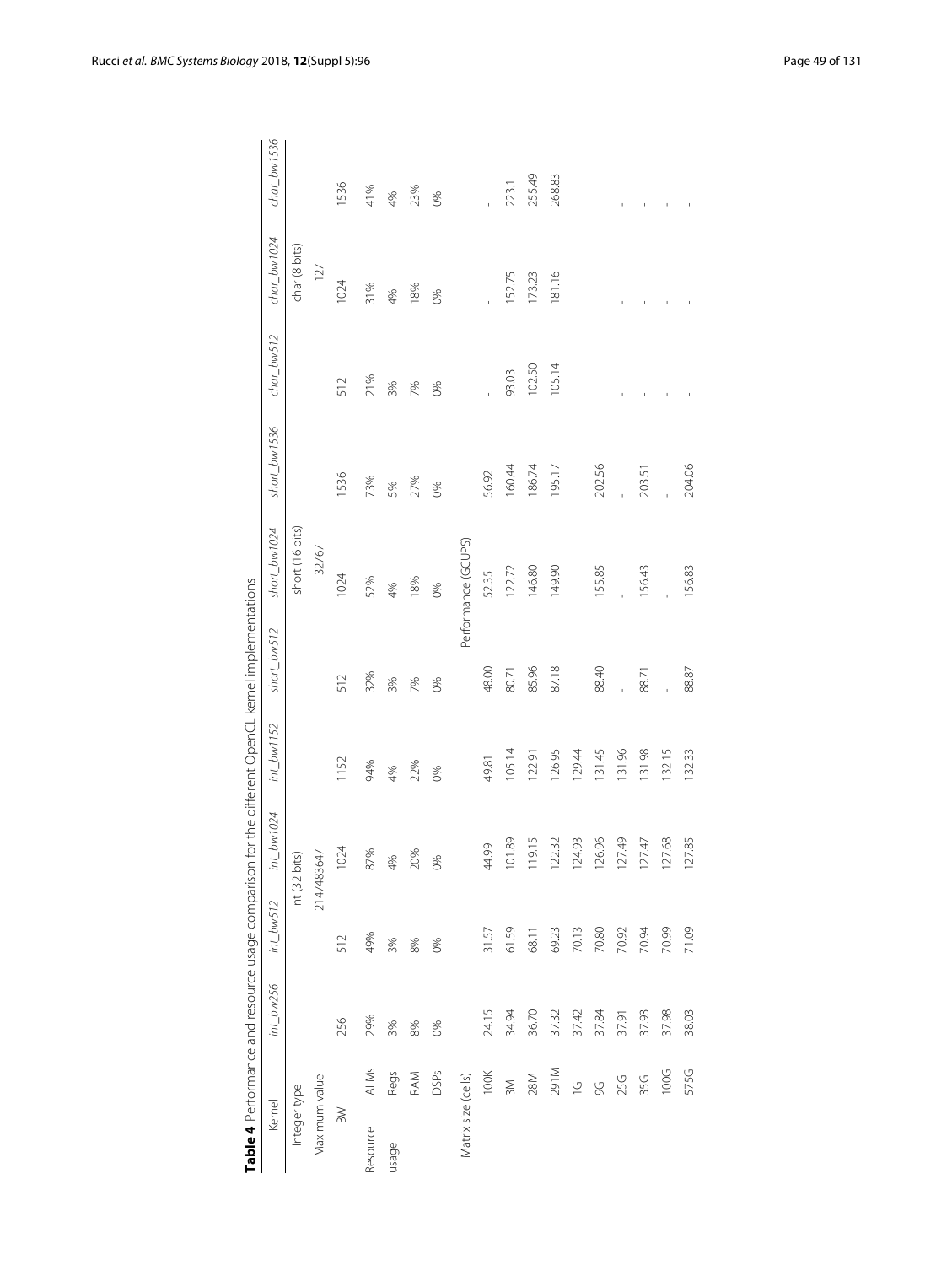|                     | ັ                 | ◡                    |                     |                 |                |          |
|---------------------|-------------------|----------------------|---------------------|-----------------|----------------|----------|
| Implementation      | <b>SWIFOLD</b>    | SWAPHI-LS            | SW#                 | <b>CUDAlign</b> | SW#            | CUDAlign |
| Accelerator         | Intel Arria 10 GX | Intel Xeon Phi 3120P | NVIDIA GTX980       |                 | NVIDIA GTX1080 |          |
| Matrix size (cells) |                   |                      | Performance (GCUPS) |                 |                |          |
| 100K                | 49.81 (56.92)     | 0.42                 | 0.3                 | 0.03            | 0.23           | 0.03     |
| 3M                  | 105.14 (223.1)    | 7.69                 | 7.62                | 1.08            | 7.55           | 1.08     |
| 28M                 | 122.91 (255.49)   | 21.24                | 33.33               | 8.18            | 41.47          | 8.63     |
| 291M                | 126.95 (268.83)   | 30.67                | 64.53               | 45.89           | 111.60         | 58.24    |
| 1G                  | 129.44            | 32.84                | 75.24               | 79.21           | 144.97         | 117.97   |
| 9G                  | 131.45 (202.56)   | 33.9                 | 69.54               | 84.05           | 143.50         | 152.63   |
| 25G                 | 131.96            | 34.16                | 120.92              | 160.79          | 255.89         | 295.43   |

<span id="page-7-0"></span>**Table 5** Performance comparison among SW implementations using the small and medium sets

575G 132.33 (204.06) 30.36 67.55 84.84 143.51 158.13 SWIFOLD performance rates belong to the best 32-bits kernel version but faster performances from smaller data types are also reported (between parenthesis) whenever correspond

35G 131.98 (203.51) 34.38 68.84 84.43 142.12 155.19 100G 132.15 33.19 118.81 163.77 253.13 297.05

noting that the *SWIFOLD* performance rates belong to the best 32-bit kernel version but faster performances for smaller data types are also reported (in brackets) where applicable. *SWAPHI-LS* yields an average performance of 25.89 GCUPS and a peak of 34.38 GCUPS, being outperformed by *SWIFOLD* in all scenarios. In particular, the most impressive performance difference occurs for the small sequence set where *SWIFOLD* runs on average  $35.5\times$  faster. For the rest of the tests, the performance gain decreases but still improves by  $4\times$  on average.

Both GPU tools are very sensitive to sequence similarity since higher GCUPS are obtained on alignments with higher scores. On the GTX980, *SW#* presents an average performance of 62.68 GCUPS and a maximum performance of 120.92 GCUPS, improving upon *CUD-Align* by a factor of  $5.34 \times$  on average for the small dataset. *CUDAlign* achieves 71.23 GCUPS on average and a peak of 163.77 GCUPS on the medium test set, reaching an average speedup of 1.24× with respect to *SW#* implementation. On the GTX1080, *SW#* obtains an average performance of 124.40 GCUPS, with a maximum performance of 255.89 GCUPS. On the same GPU, *CUDAlign* obtains 124.44 GCUPS on average, and 297.05 GCUPS as its peak. In a similar way, *CUDAlign* runs slower than *SW#* for the first half of the sequence alignments, for which the latter runs  $4.3\times$  faster on average. For the second half of the test set, *CUDAlign* beats *SW#* by a factor of 1.12×. According to the results obtained for the GPU implementations, we can conclude that regardless of the GPU generation, for small sequences *SW#* performs better, whereas for medium sequences *CUDAlign* is slightly faster. For its part, *SWIFOLD* yields an average performance of 119.41 GCUPS, with a maximum performance

of 132.33 GCUPS. In this way, *SWIFOLD* is able to beat *SW#* in all tests on the GTX980 and in the small test set on the GTX1080 (running  $19.77 \times$  and  $58.77 \times$  faster on average, respectively). Compared with *CUDAlign*, *SWIFOLD* is superior on the GTX980 by a factor of  $201 \times$  on average, except for the seventh and ninth alignments, for which *CUDAlign* performs better because of high sequence similarity. *SWIFOLD* outperforms *CUDAlign* when using the small dataset on both GPUs, and *CUDAlign* is superior for the medium dataset, but just on the most powerful GPU.

For larger dataset inputs, we have also compared the performance of the different tools. Table [6](#page-8-0) presents the performance rates for the *SWIFOLD*, *SWAPHI-LS*, *SW#* and *CUDAlign* implementations. As might be expected, *SWAPHI-LS* again presents poor performance rates, obtaining 30.77 GCUPS on average and a peak of 33.66 GCUPS. *SWIFOLD* is able to beat both the *SW#* and *CUDAlign* implementations on the GTX980 GPU (1.5× and  $1.1 \times$  faster on average, respectively), but this result changes for the most powerful GPU, on which the best performance is achieved by *CUDAlign*: 234.8 GCUPS on average (note the high score values reflected in Table [3\)](#page-5-0).

#### **Best platform selection for DNA sequence alignment**

From the results in the previous section, we can conclude that for the alignment of long sequences, such as in the case of DNA, the use of a general purpose processor is not the most suitable solution, considering the poor results achieved: MASA/OpenMP, SSW and Parasail libraries hardly obtain a maximum performance of 2.42 GCUPS. This fact forces us to use accelerators in order to obtain acceptable response times.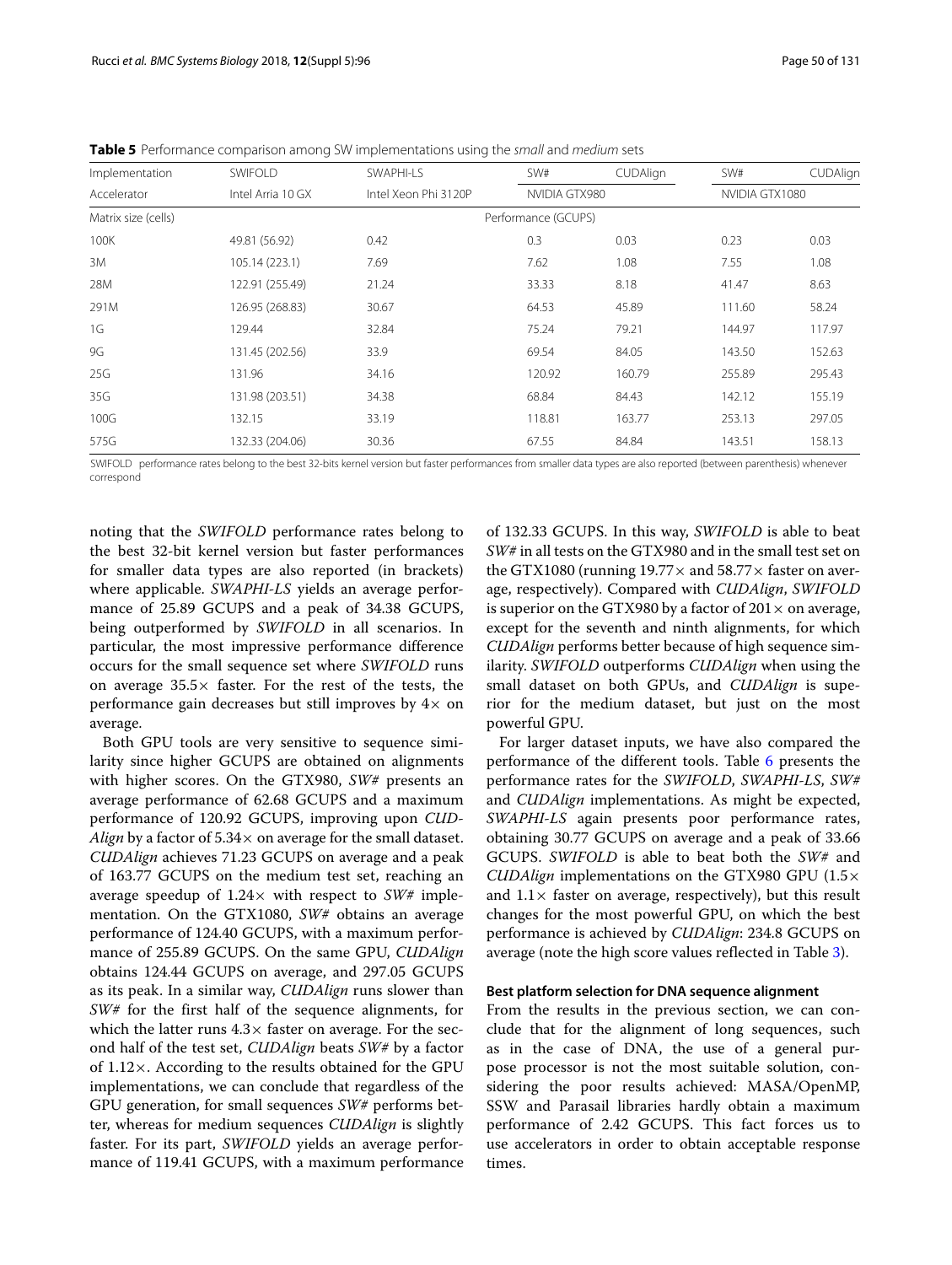| Implementation      | <b>SWIFOLD</b>    | SWAPHI-LS            | SW#                 | <b>CUDAlign</b> | SW#            | CUDAlign |
|---------------------|-------------------|----------------------|---------------------|-----------------|----------------|----------|
| Accelerator         | Intel Arria 10 GX | Intel Xeon Phi 3120P | NVIDIA GTX980       |                 | NVIDIA GTX1080 |          |
| Matrix size (cells) |                   |                      | Performance (GCUPS) |                 |                |          |
| 1.6T                | 132.41            | 31.03                | 91.54               | 122.14          | 193.56         | 224.15   |
| 1.9T                | 132.41            | 27.86                | 84.93               | 110.77          | 180.34         | 231.91   |
| 3.7T                | 132.42            | 33.66                | 89.02               | 119.47          | 191.59         | 232.54   |
| 4.4T                | 132.43            | 30.41                | 95.61               | 132.22          | 138.22         | 250.78   |
|                     |                   |                      |                     |                 |                |          |

<span id="page-8-0"></span>**Table 6** Performance comparison among SW implementations using the large set

However, the choice of the optimal accelerator is not obvious since it involves an additional purchase. According to the results obtained, the use of a Xeon Phi accelerator does not seem to be an appropriate solution if we consider the performance on other accelerator types such as NVIDIA GPUs or Intel FPGAs.

The most successful implementations in this study are *CUDAlign* on the latest NVIDIA GPU and *SWIFOLD* on an Intel FPGA. The advantage of choosing a GPU lies in two aspects: the performance increment of successive GPU generations and their affordable prices. However, it is important to mention that newer GPU generations do not always provide better performance in the context of sequence alignments using the SW method, such as with  $\text{CUDASW++ software}$  [\[5\]](#page-10-3). Likewise, it has also been observed that *CUDAlign* does not always provide the best performance rates for small and medium sequence sizes. However, *CUDAlign* can be considered an efficient solution on the latest GPUs for large dataset inputs or very similar sequence pairs.

Taking into account the above analysis as well as Intel's plans for FPGA integration into its next generation of processors, we consider that *SWIFOLD* can be a good choice for long DNA sequence alignment. *SWIFOLD* doest not only offer the best average performance for small and medium datasets, but also presents a performance that is independent of data input length and sequence similarity. Additionally, it is also competitive compared with *CUD-Align* on the latest generation of NVIDIA GPUs, running  $1.6\times$  slower on average.

Finally, Table [7](#page-9-1) summarizes the different SW implementations and the expected performance according to the alignment size and the accelerator type, where (+) and (-) mean better and worse options, respectively.

# **Conclusions**

In this paper, we have presented and evaluated *SWIFOLD*. By using this tool, we have addressed the benefits of a parallel SW implementation using OpenCL on Intel FPGAs for DNA sequences of unrestricted size. By considering the performance of *SWIFOLD*, we can conclude that:

• Larger pipelines lead to better performance but at the cost of higher resource consumption. By splitting the

innermost loop, we were able to avoid the non-real dependences reported by AOC and, as a consequence, stress the kernel resources in order to maximize performance.

- Data type exploitation has a significant effect on performance rates. Narrower data types reported better GCUPS with less resource usage, but at the expense of decreasing representation width.
- Larger workloads benefit all kernels regardless of sequence similarity. In particular, the fastest 32 bit kernel reached up to 132.43 GCUPS.
- Apart from the performance benefits, the use of the OpenCL paradigm for SWIFOLD programming facilitates the portability process, unlike the existing HDL-based alternatives.

If we compare *SWIFOLD* with other SW implementations on different devices and accelerators, we can conclude that:

- CPU-based implementations are not a suitable solution due to their unacceptable response times.
- With regards to Xeon Phi coprocessors, SWAPHI-LS reports the poorest performance rates.
- In the field of GPUs, SW# performs better for small sequences whereas CUDAlign is slightly faster for medium and large sequences, regardless of the GPU generation.
- For its part, SWIFOLD offers the best average GCUPS for small and medium test sets, its performance being independent of input size and sequence similarity. In addition, SWIFOLD reported competitive performance rates compared with CUDAlign on the latest GPU generation for the large dataset.

Furthermore, according to the results obtained and in view of the wide range of options, we have proposed a guide to selecting the best platform for DNA sequence alignment. As the choice is not obvious, the analysis provided can be helpful to a non-expert user at the moment of purchasing a computational platform. As a consequence of these promising results, the following aspects will be considered for future work: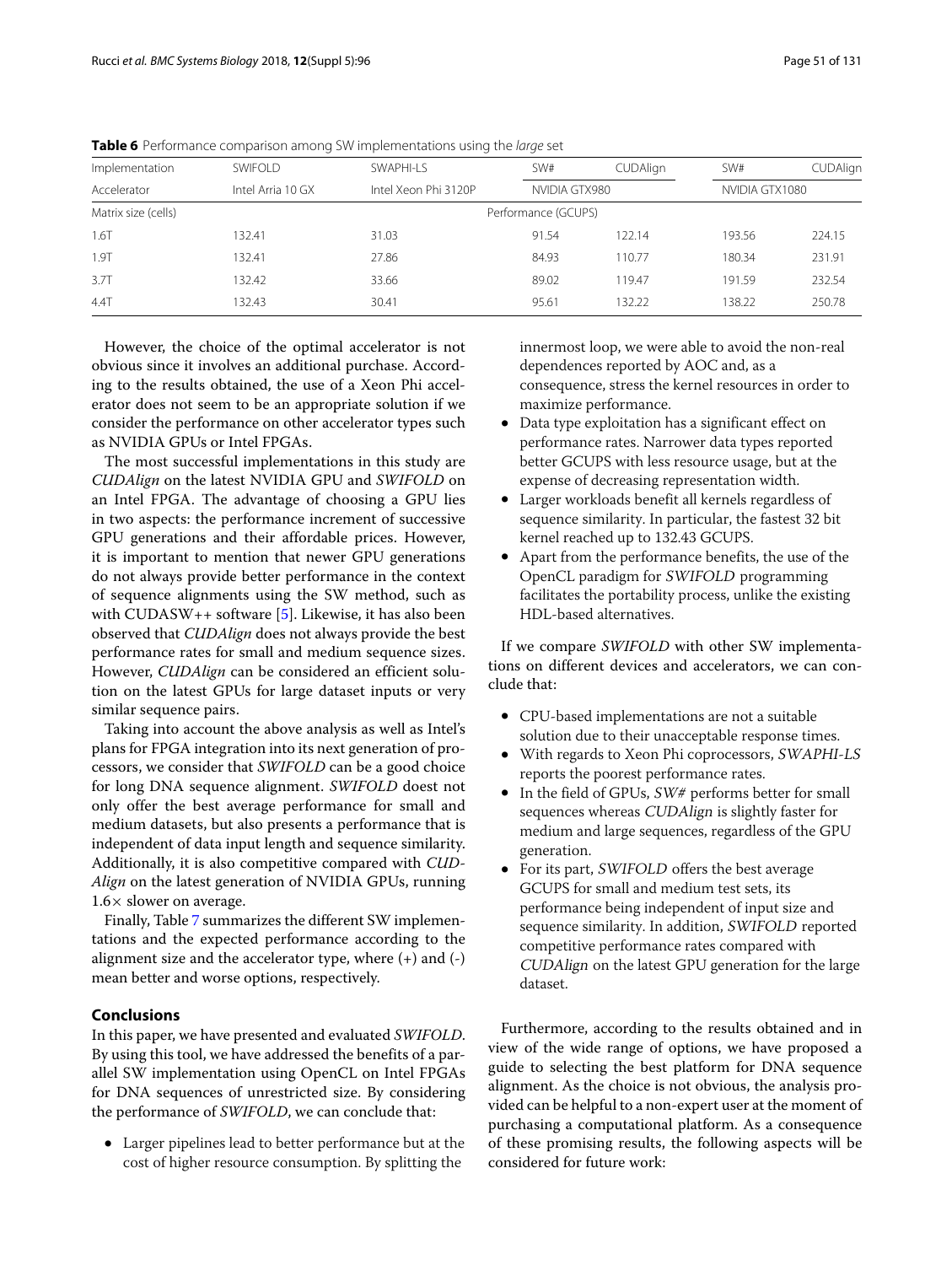| Implementation      | SSW                      | SWIFOLD    | SWAPHI-LS           | SW#        | CUDAlign |
|---------------------|--------------------------|------------|---------------------|------------|----------|
| Device              | Intel multicore          | Intel FPGA | Intel Xeon Phi      | NVIDIA GPU |          |
| Matrix size (cells) |                          |            | Performance (GCUPS) |            |          |
| Small               | $\overline{\phantom{a}}$ | $^{+++}$   |                     | $++$       | $^+$     |
| Medium              | $\overline{\phantom{a}}$ | $^{+++}$   |                     | $^{+++}$   | $^{+++}$ |
| Large               | $\overline{\phantom{a}}$ | $^{++}$    | +                   | $^{++}$    | $^{+++}$ |

<span id="page-9-1"></span>**Table 7** Categorized options of SW implementations on different accelerator devices

(+) and (-) mean better and worse options, respectively

- Since not all alignments require 32 bit integer data, and in order to look for the best performance-width trade-off, combinations of kernels with different integer data width will be considered.
- Since the chance of exploiting multiple devices is available in OpenCL, this work will be extended to a multi-FPGA environment in order to find the best workload distribution.
- As nowadays not only performance but power efficiency matters, we are interested in complementing the present study with a performance vs power analysis.

Finally, we would like to mention that the use of FPGAs for SW alignment has been traditionally limited by their programming cost and lack of portability. *SWIFOLD* solves these issues because it is a portable, parallel SW implementation for DNA sequences of unrestricted size on Intel FPGA-based platforms. As FPGAs are becoming increasingly popular and they are expected to be available on the next generation of servers, we expect *SWIFOLD* to become a serious contender for accelerating DNA alignment.

# **Endnotes**

<sup>1</sup> SWIFOLD is available at [https://github.com/enzorucci/](https://github.com/enzorucci/SWIFOLD) [SWIFOLD.](https://github.com/enzorucci/SWIFOLD)

<sup>2</sup> Sequences are available at <http://www.ncbi.nlm.nih.gov>

<sup>3</sup>The symbol '-' denotes an alignment that cannot be computed because the optimal score exceeds the corresponding maximum value.

<sup>4</sup> Both GPU tools were configured to perform only their score version.

#### **Abbreviations**

ALMs: Adaptive logic modules; AOC: Intel/Altera OpenCL compiler; CES'2017: Consumer electronics association event; CUPS: Cell updates per second; DSPs: DSP blocks; FGPAs: Field programmable gate arrays; GCUPS: Billions of CUPS; GPUs: Graphics processing units; HPC: High-performance computing; NCBI: National center for biotechnology information; OpenCL: Open computing language; RAMs: RAM blocks; Regs: Registers; SIMD: Single instruction multiple data; SW: Smith-Waterman; SWAPHI-LS: Smith-Waterman on Xeon Phi clusters for long DNA sequences; SWIFOLD: Smith-Waterman implementation on FPGA with OpenCL for long DNA sequences

#### **Acknowledgements**

The authors want to thank the support of the Intel $\circledR$  FPGA University Program for donating the Arria 10 FPGA used in this research.

#### **Funding**

This work has been partially supported by the EU (FEDER) and the Spanish MINECO, under grant TIN2015-65277-R and the CAPAP-H6 network (TIN2016-81840-REDT). Publication costs were funded by the EU (FEDER) and the Spanish MINECO, under grant TIN2015-65277-R.

#### **Availability of data and materials**

The SWIFOLD source code used in this research is avaliable from the GitHub <https://github.com/enzorucci/SWIFOLD> repository.

#### **About this supplement**

This article has been published as part of BMC Systems Biology Volume 12 Supplement 5, 2018: Selected articles from the 5th International Work-Conference on Bioinformatics and Biomedical Engineering: systems biology. The full contents of the supplement are available online at [https://bmcsystbiol.biomedcentral.](https://bmcsystbiol.biomedcentral.com/articles/supplements/volume-12-supplement-5) [com/articles/supplements/volume-12-supplement-5.](https://bmcsystbiol.biomedcentral.com/articles/supplements/volume-12-supplement-5)

#### **Authors' contributions**

ER wrote the program, conducted the experiments, analyzed the results and wrote the manuscript; CG and GB conceived the idea, conducted the experiments and analyzed the results; ADG, MN and MP analyzed the results and revised the manuscript. All authors read and approved the final manuscript.

#### **Ethics approval and consent to participate**

Not applicable.

#### **Consent for publication**

Not applicable.

#### **Competing interests**

The authors declare that they have no competing interests.

#### **Publisher's Note**

Springer Nature remains neutral with regard to jurisdictional claims in published maps and institutional affiliations.

#### **Author details**

<sup>1</sup> III-LIDI, CONICET, Facultad de Informática, Universidad Nacional de La Plata, 1900 La Plata (Buenos Aires), Argentina. 2Depto. Arquitectura de Computadores y Automática, Universidad Complutense de Madrid, 28040 Madrid, Spain. 3III-LIDI, Facultad de Informática, Universidad Nacional de La Plata, 1900 La Plata (Buenos Aires), Argentina.

#### Published: 20 November 2018

#### **References**

<span id="page-9-0"></span>1. Marx V. Biology: The big challenges of big data. Nature. 2013;498(7453): 255–60. [https://doi.org/10.1038/498255a.](https://doi.org/10.1038/498255a)